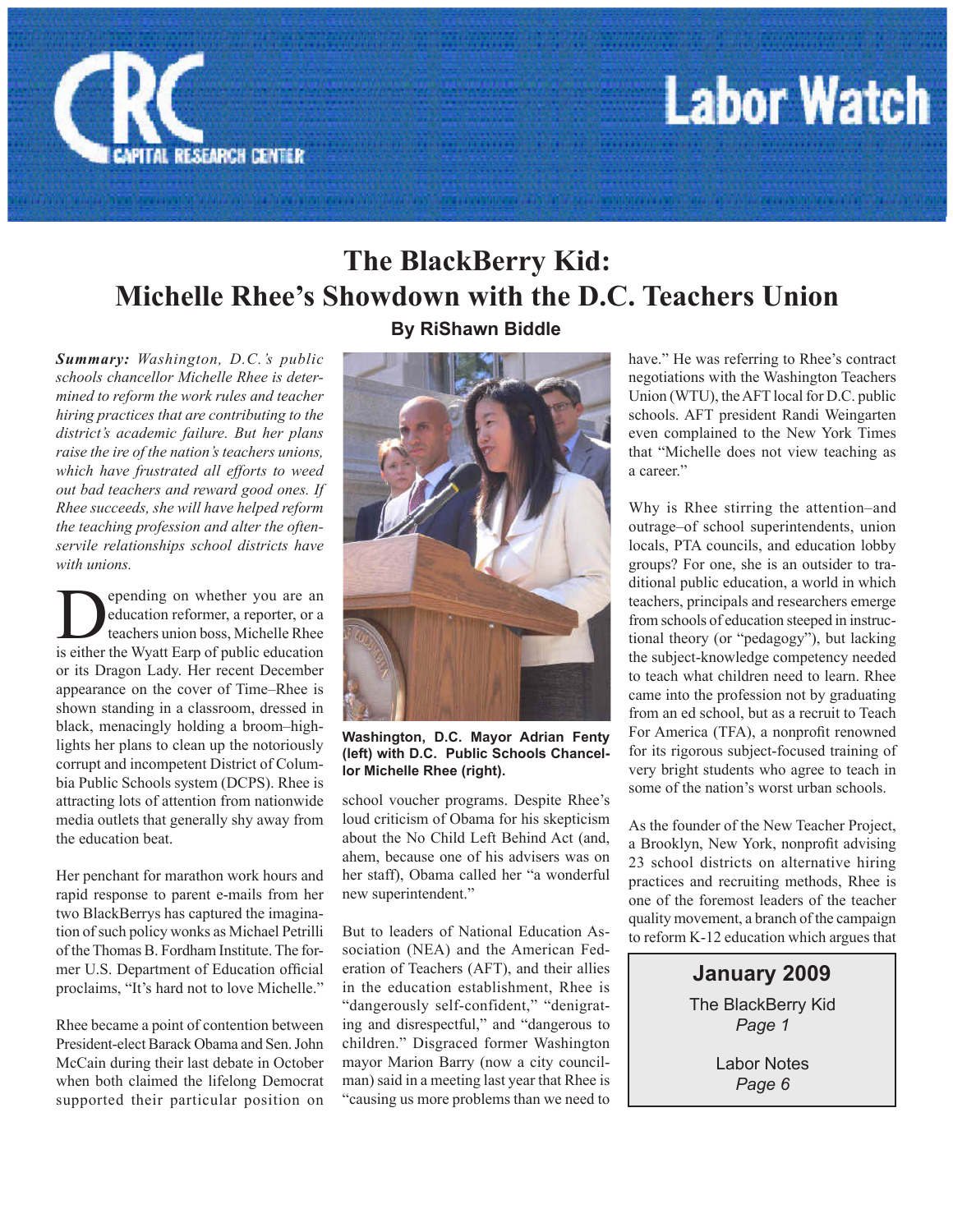successful academic instruction depends not on education theories but on subjectknowledge. Teacher quality advocates have long sparred with the NEA and AFT over the kind of methods and incentives needed to recruit, retain and spur successful teachers–and replace bad teachers.

Some of the most innovative players in education have come from this movement. The list includes Michael Feinberg and Dave Levin, the cofounders of the successful KIPP chain of charter schools, and Wendy Kopp, TFA's founder and a mentor to Rhee, Feinberg, and Levin. Along with supporters of uniform school standards and increased accountability, advocates for teacher quality are proponents of the No Child Left Behind Act, the bane of regulation-phobic conservatives as well as teachers unions that insist the Act cannot be effective without lots more taxpayer money. Within the Democratic Party, teacher quality advocates are fervent and influential challengers to teachers unions. President-elect Obama can't afford to ignore them.

At the vanguard of this movement is the 38-year-old mother of two who embraces a more performance-oriented approach to teaching. Rhee told Time magazine, "If the children don't know how to read, I don't care how creative you are. You're not doing your job."

This kind of thinking extends to Rhee's plans to revolutionize how DCPS compensates, evaluates, hires and–yes—fires its 4,000

**Editor:** Jeremy Lott **Publisher:** Terrence Scanlon **Address:** 1513 16th Street, NW Washington, DC 20036-1480 **Phone:** (202) 483-6900 **Email:** jlott@capitalresearch.org **Website:** www.capitalresearch.org

**Labor Watch** is published by Capital Research Center, a non-partisan education and research organization classified by the IRS as a 501(c)(3) public charity. Reprints are available for \$2.50 prepaid to Capital Research Center.

teachers. It means putting a sledgehammer to a four-decades-long relationship with the WTU that produced a culture of violent classrooms, corrupt practices, and pervasive academic failure. It also means eliminating tenure, the contractual status granted to teachers early in their careers that makes performance monitoring too onerous for the district to do–and makes their job status near-permanent.

If Rhee even partly succeeds, her example could radically transfer the dysfunctional, often-servile relationships that public school systems have with their AFT and NEA locals, whose truculent resistance to new ideas has succeeded in making teaching the public sector profession most insulated from performance management. Rhee's success in the nation's capital could reduce the clout wielded by the two unions at the national level–and especially with a now-resurgent Democratic Party divided over how to improve education.

Other floundering public school districts are desperately seeking role models who can show them how to improve student performance, recruit and retain the best teachers, and lure science and math collegians into the teaching profession. As the baby boomers near retirement age, Rhee appears to be showing schools that there is a new generation of education leaders who can help solve their problems.

"It's a smart strategy, not so much because of how it will impact today's teachers, but because of the way it will transform the recruitment of tomorrow's," Fordham's Petrilli tells *Labor Watch*. "Rhee is banking that lots of smart, motivated, driven individuals will enter her system as teachers if they see an opportunity to be rewarded for strong performance, and if they know that mediocre teaching will not be tolerated."

#### **The Most Toxic School District**

Even among America's woeful urban school districts, D.C. Public Schools (DCPS) has long been **a** Superfund clean up site for public education. In 1996, an outraged Congress created a financial control board to oversee the city's government under Mayor Marion Berry. The board removed then-schools superintendent Franklin L. Smith and transferred power from an elected school board to appointed school trustees.

But DCPS remained a squalid mess a decade, six chief executives, and two reorganization plans later. School buildings were falling apart, books and school supplies were in short supply, and the district's  $4<sup>th</sup>$ - and 8<sup>th</sup>-graders ranked last in reading and math scores on the 2005 edition of the National Assessment for Educational Progress, the nation's most rigorous test of scholastic competence. Two out of every five high school freshmen who enrolled in 2001-02 dropped out, according to an analysis of data from the National Center for Education Statistics. Only nine out of every 100 high school freshmen will graduate from both high school and college, according to a 2006 study by a panel convened by then-D.C. mayor Anthony Williams.

Parents were also fleeing the district for the city's public charter schools. A fixture on the education scene since 1996, the 60 publiclyfunded privately-run schools – which now serve 26,000 (or a third) of the city's student population – were gaining popularity for both being responsive to parental needs and for their academic performance. A poor student in the average charter middle school, for example, scores 19 points higher on the city's standardized tests than a similar student in a DC Public middle school, according to a Washington Post analysis.

By June 2007, DCPS's performance was so intolerable that Williams' successor, Adrian Fenty, successfully petitioned the council to give him control of the district. Fenty brought in Rhee to run the schools.

Rhee began by addressing what she considered the most important factor to increase student achievement: improving the quality of D.C. Public Schools' teachers. At least three different studies had recommended a focus on teacher quality to improve DC schools, and there were two formal promises by the District to do so. But nothing happened.

As the Parthenon Group, a Boston, Massachusetts, consultancy hired by former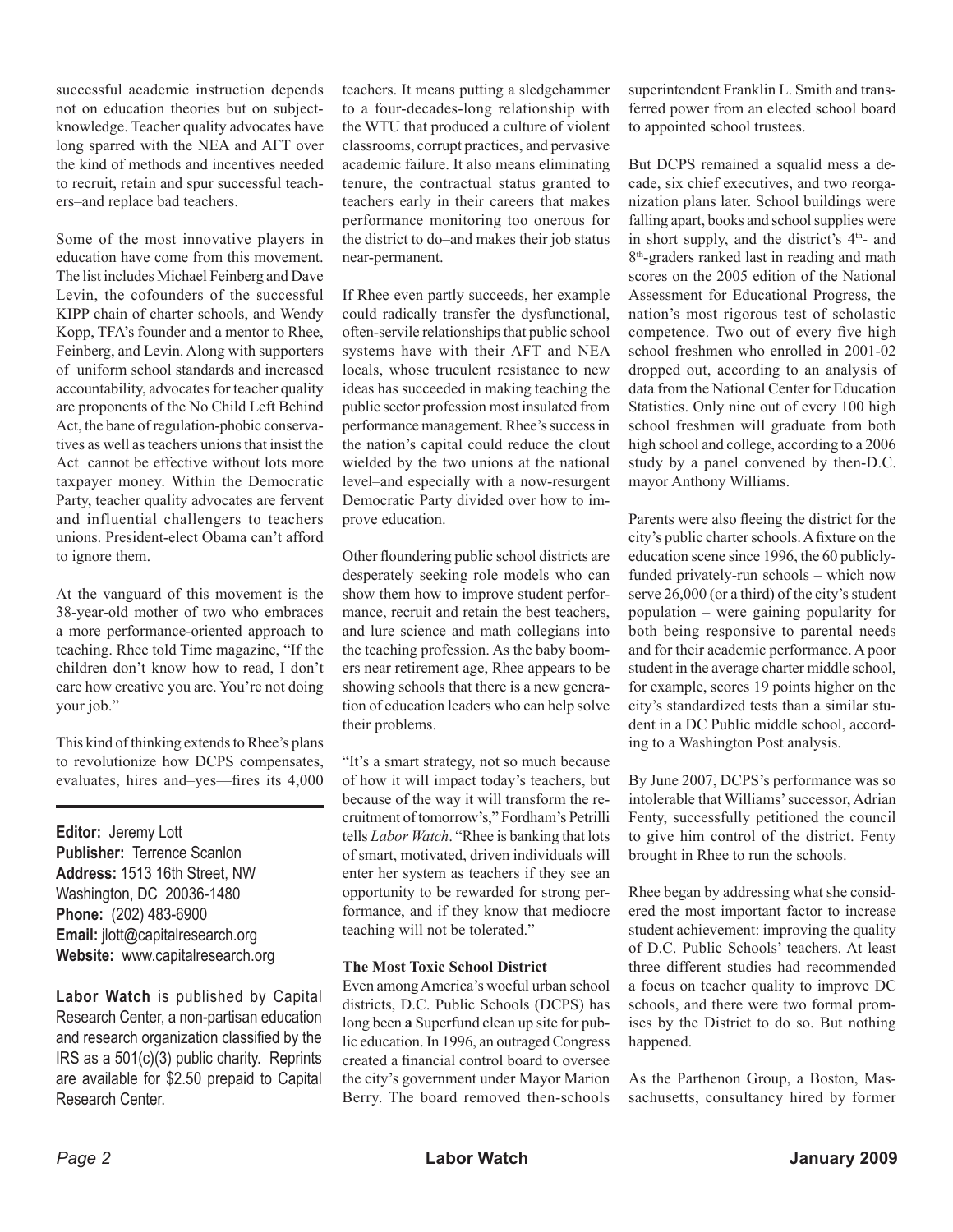Mayor Williams, pointed out, "The same pain points [including teacher quality] have been highlighted for almost 20 years."

DCPS had no formal process for evaluating a teacher's classroom competence. What it called evaluation was laughable. Ratings were based on a 20 minute observation of classroom performance by a harried school principal, not on such objective measures as a review of standardized test scores.

DCPS's contract with the WTU didn't make performance management easy. The district was permitted to formally evaluate a newlyhired teacher twice during the school year. But a teacher who earned tenure usually was evaluated only once every three years.

Removing incompetent teachers was almost impossible. Before it could dismiss a teacher DCPS had to prove its case at an arbitration hearing – even for newly-hired teachers considered "probationary" or temporary workers. The district could immediately remove from the classroom a tenured teacher charged with a felony, but it couldn't do so in the case of an incompetent teacher.

Moreover, a new teacher could gain tenure in just two years. Only three states allow teachers to gain tenure so quickly, according to the National Council on Teacher Quality (NCTQ), a Washington-based research and advocacy group. Clearly, there was little correlation between tenure status and teacher performance because DCPS had almost no time and no objective basis for determining whether a teacher deserved tenure.

Rhee is trying hard to replace work rules originally intended to protect teachers from political reprisals. These rules have made it too burdensome for DCPS to fire its worst teachers. Rhee is developing a formal evaluation process that will use test scores and other objective performance measures. And she is trying to ditch a traditional seniority- and degree-based compensation system that encourages teachers to focus more on their own graduate coursework than on their students' achievement. Rhee wants to use performance bonuses to reward successful instruction.

These reforms require breaking a political relationship with the WTU that began in the 1971 with the election of Marion Barry to the school board. Over four decades, the WTU helped Barry and his allies take control of D.C.'s political structure by supplying campaigners and votes. The political machine, in turn, helped the union win lax workplace rules and generous healthcare benefits. None of this benefited the city's children or the vast majority of taxpayers not working for city government.

#### **Breaking Ranks**

Rhee started to make her mark at DCPS with strong backing from Fenty, who comes from a generation of young, middle-class African-Americans more interested in economic improvement than in Barry's race-baiting machine politics.

She began by implementing SchoolStat, a program based on the famed CompStat police information system used by the New York City Police Department in successfully fighting crime. Rhee used a comparable program to identify the worst academic and operational problems within the district. She also brought in her former charges at the New Teacher Project to develop a teacher recruiting and training program.

In March 2008, amid plans to shut down 24 schools with declining enrollments (and replace principals and teachers in two dozen more), Rhee proposed a voluntary buyout plan under which the DCPS would pay 700 teachers as much as \$20,000 each in severance. Two hundred and eighty-nine teachers applied for the package.

Two months later, Rhee fired 250 instructors – including 70 newly-hired teachers – who didn't meet standards set by No Child to be certified as "highly effective" instructors.

In July, she upped the ante during contract negotiations by proposing the "Green System," an alternative compensation scale that makes performance the key factor in earning raises and bonuses. Under the plan, teachers could make as much as \$131,000 a year in base pay – \$43,000 more than the maximum salary under the existing wage scale – and receive bonuses of as much as \$20,000 if they improve student achievement on tests and meet other benchmarks.

The downside was that newly-hired teachers would no longer receive tenure, making it easier for the district to reward those who did make the grade and remove those who didn't. Veteran teachers who voluntarily transferred into the scale would give up tenure for one year and could only regain that status after receiving a satisfactory rating.

Rhee has raised some \$200 million in pledged funds from private donors to finance this transition. Though Rhee has been tight-lipped about her backers, union officials have already leaked that one of the likely donors is the Bill & Melinda Gates Foundation, the nation's largest foundation with \$35 billion in assets. The Gates Foundation is one of the most fervent supporters of the school reform movement. It helps to fund groups such as The New Teach Project, Teach for America, and the National Council on Teacher Quality (NCTQ). The Gates Foundation is also helping NCTQ develop a database on collective bargaining agreements and is funding a program to help grassroots activists and reform-minded districts overhaul teacher contracts.

Another big donor is the Broad Foundation, founded by Eli Broad, the Los Angeles entrepreneur and philanthropist. Since the 1990s, it has encouraged efforts to improve public school management – including programs to recruit former corporate executives to fill the position of chief executive in public school districts. In September, the foundation teamed up with DCPS and school districts in New York and Chicago to start EdLabs, an education research group based at Harvard University that focuses on developing databases to chart the effects of teaching and organizational moves on student achievement.

This didn't sit well with WTU President George Parker. Parker is a bit of an oddity among teacher union officials because on occasion he has offered words of support for Rhee and actually admitted that the education status quo can't continue. Parker even admitted to *Labor Watch* that "there's no link between tenure and student achievement." But with his every move is under scrutiny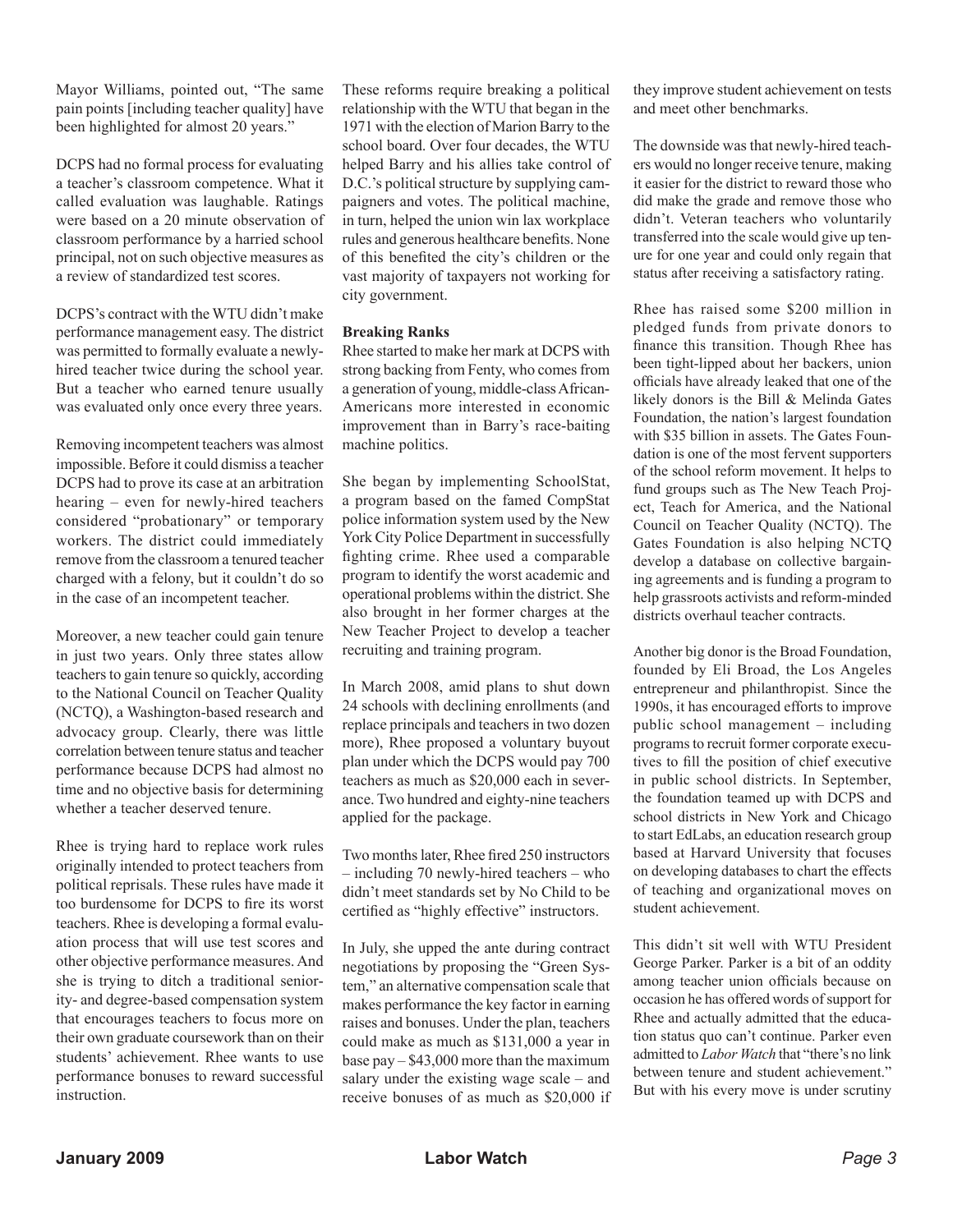by union rivals, he was quick to decry Rhee's reforms as "anti-union, reducing the rights of teachers."

Rhee's plan has revealed a split in teacher attitudes, separating veteran teachers who stand to benefit most from Rhee's plan but are more skeptical about its impact on them from younger instructors who are more comfortable with the concept of payfor-performance. Just 44 percent of WTU members oppose the Green System while 24 percent support it, according to an August poll conducted by Peter Hart Associates for the union.

Younger teachers were particularly irked with WTU's slow response to their questions about the plan – especially in light of Rhees's rapid-fire responses to them. Complained an anonymous first-year special education teacher who writes the blog Dee Does DC: "Why is the Chancellor able to e-mail me back with a multiple sentence response, but George Parker cannot send a one-word reply?"

Parker declined to put the Green System and the rest of the proposed new contract before the union's members for a vote. So Rhee went in a different direction. In October, over the objection of the WTU, she announced that DCPS will roll out a performance evaluation system that will use test scores and other benchmarks. Thanks to the private funds she had already raised for the Green System, Rhee hired additional staff to help conduct evaluations. She also dusted off a little-used law that allows principals to place poor-performing teachers on 90-day probation, the first step in terminating a teacher's employment. Teachers who didn't meet No Child's guidelines for being highly effective teachers could eventually be dismissed.

Even before Rhee's announcements, the WTU found itself on the defensive. It filed suit against DCPS over the firing of the 70 probationary teachers dismissed during the May purge. Parker complains that the district didn't provide cause and didn't inform the union about the move. The teachers union began rallying its allies among the Washington city government's civil servant unions.

In August, the WTU distributed fliers at the Democratic National Convention in Denver accusing Rhee's patron, Mayor Fenty, of "trying to gut seniority rights for unionized DC teachers."

After the October announcement, the WTU found itself looking to its parent union, the AFT, which was mindful that Rhee's example and her ties to education reformers inside the Democratic Party could spread her influence to other school districts. At the request of WTU, its Washington local, the AFT is playing a behind-the-scenes role in trying to halt Rhee's advance.

AFT President Weingarten, who earned her stripes battling school reforms initiated by New York City mayor Michael Bloomberg and his chancellor Joel Klein (one of Rhee's biggest boosters) joined Parker in meeting with Rhee this past November. Says Parker: "[The AFT] has the expertise on how to negotiate contracts." Whether the AFT knows how to negotiate with Rhee remains to be seen.

#### **Standing Athwart History**

That Rhee has so far refused to step back from her announced plans makes her an unusual figure in public education. The average school district chief executive backs down when a union makes a point of opposing proposed reforms. Rarely are there real confrontations. There were just 15 teacher strikes in 2004 (compared to 241 strikes in 1975), according to education researchers Frederick Hess of the American Enterprise Institute and Martin West of the Brookings **Institution** 

Union strikes are rare because teachers unions enjoy enviable negotiating positions. The NEA and AFT are fearsome political forces in local, state, and national politics. Aided by laws in 34 states requiring school districts to collectively bargain with their locals, along with lobbying heft and vast campaign purses, the two unions have the clout to bring pressure to bear on any school district thinking about changing how it does business with its teachers. Contract negotiations, legislative initiatives and campaign donations to statehouse and school board elections are at their disposal.

Unions also benefit because most school district superintendents are selected the old-fashioned way: Many rise out of the classroom into management roles. Most school districts don't allow principals to select their teaching staffs. Union contracts stipulate that veteran tenured teachers, including those with less-than-stellar performance records, can take the teaching spots of more junior teachers – even if they are a poor fit for their school or the subject matter. Managing performance – and weeding out incompetent teachers—is an afterthought for school bureaucrats.

A few districts, mostly mayoral-controlled, have emerged to challenge the reluctance to embrace performance management. The most notable example is in New York, where Mayor Bloomberg and Joel Klein successfully enacted measures that allowed principals to hire and fire teachers and reject poor performers who want to transfer into their schools.

But Rhee's initiatives represent something more. Concern about deepening academic failure in the public schools began in the 1970s among governors like Tennessee's Lamar Alexander, led to the emergence of curriculum standards, textbook requirements and testing regimes. School reform (and the teacher quality movement) accelerated with the groundbreaking 1983 report *A Nation At Risk,* prepared at the request of the Reagan Administration. It declared that "too many teachers are being drawn from the bottom quarter of graduating high school and college students."

By 1986, some 250 state and local panels were formed to work on school reform. By 2001, most of their recommendations would be embraced at the federal level by two southern governors who became president – Bill Clinton and George W. Bush. The Bush Administration's No Child Left Behind Act, with its emphasis on using test scores and graduation rates to measure school, student and teacher performance, forced school districts to embrace statistical measurement as a tool for performance management.

Education scholar William Sanders and economist Eric Hanushek, from the Uni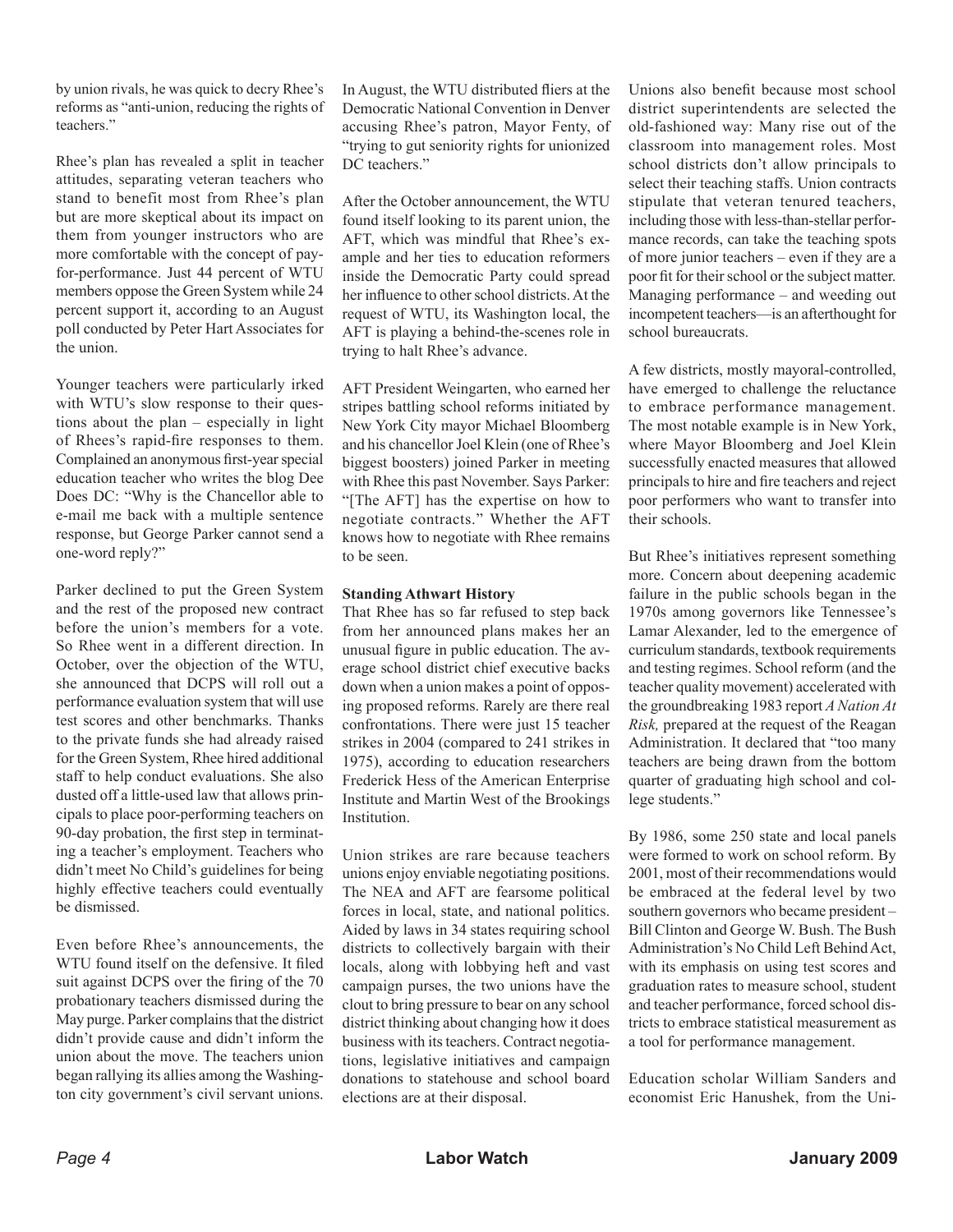versity of North Carolina and the Hoover Institution respectively, have developed a statistical technique known as value-added assessment to measure student test-score growth against other students at the same grade level. Though controversial–because standardized tests are imperfect in determining reading skill levels and because of general opposition to the tests themselves–its ability to help measure classroom performance has given schools and districts the ability to measure teacher performance over time.

As a result, the concept of objectively evaluating and managing teacher performance is accepted in all but in the circles of teachers unions and their allies in some ed school circles. Research also shows that the effectiveness of teaching might be a greater influence on student achievement than a student's socioeconomic background. Ninety percent of the lowest-achieving 3rdgraders in the Dallas school district passed the 7<sup>th</sup> grade math test after being taught by three consecutive highly-effective teachers, according to a 2003 study by researchers Sitha Babu and Robert Mendro. Just 63 percent of highest-achieving third graders passed the 7<sup>th</sup> grade test after being taught by three consecutive poor-performing teachers.

School districts face added pressures from teacher shortages, especially in math and science. The upcoming retirements of the baby boom generation, which makes up at least 36 percent of the nation's teaching corps, exacerbates the math/science shortfall. But students who major in math and science—and who can make more money in the tech sector—are likely to be put off by public school districts that don't provide rewards based on job performance, substituting instead pay scales steeped in seniority rules and degree requirements.

New teachers want the system to change. Sixty percent of newly-hired teachers would give up tenure if they received higher pay and raises, according to a report released in July by the Education Sector, a centrist Democratic school reform group. Only 17 percent would rather keep tenure.

Ed schools are also failing in their role of recruiting and training high-quality instructors. Just 13 percent of 77 education schools surveyed by NCTQ had high quality math instruction programs. This has prompted the creation of programs like Teach for America–which currently supplies teachers to some 27 school districts and has plans for expansion–and alternative teacher recruiting programs like the New Teacher Project, which Rhee founded.

#### **Work Those BlackBerries**

No doubt Rhee knows that modern school chief executives wear out their welcome after three years or so. They rarely have their



own political constituencies inside school districts – something the teachers unions have in abundance. And they lack experience with the new systems of performance evaluations, which only deepens the skepticism older teachers have about performance management.

It's even tougher for Rhee who has the national headquarters of the NEA and AFT looking over her shoulder. Even though a moderate school reformer, Chicago Public Schools Chief Executive Officer Arne Duncan, will likely become Secretary of Education, they are still influential in Democrat circles.

The unions will likely demand the president and congressional Democrats press Mayor Fenty to dial down Rhee's initiatives. American schools**—**like many parents**—**are slow to change, tolerant of mediocrity, and wary of strong-minded personalities. Michelle Rhee could easily find herself pushed aside if she gets tangled up in the complicated, race-driven politics of Washington, DC city government.

Still, public education is being forced to focus on performance, and Rhee's got a better chance than most. "On one hand you've got an uber-responsive chancellor who reformed the bureaucracy to better support teachers. And wants to give them the option to voluntarily enter a system that would pay them a whole lot more money," wrote Kevin Carey, research czar for Education Sector on his blog earlier this year.

"On the other hand, [there is] a union that can't return emails."

*RiShawn Biddle, editor of the education reform website Dropout Nation (www. dropoutnation.net), is co-author of the book*  A Byte at the Apple: Rethinking Education Data for the Post-NCLB Era*.*

*LW*

## **Please remember Capital Research Center in your will.**

Terrence Scanlon, President